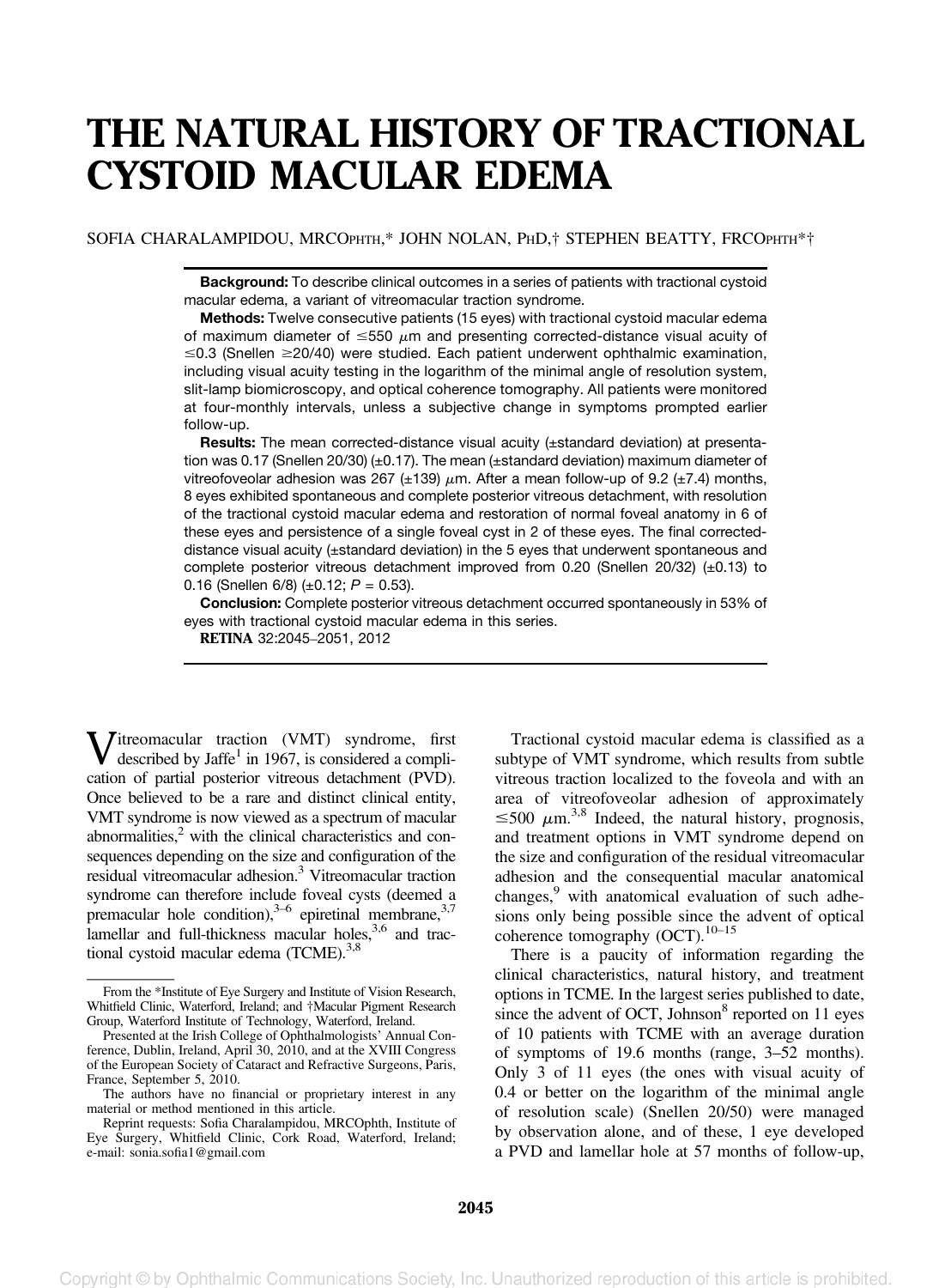1 eye exhibited no functional or morphologic change at 11 months of follow-up, and 1 eye exhibited increased foveal thickness and worsening of the TCME at 84 months of follow-up. The remaining eyes (8; 72%) underwent vitrectomy and induction of PVD (±peeling of epiretinal membrane, if any) with favorable outcome.<sup>3,8</sup> Yamada and Kishi<sup>9</sup> reported on 10 eyes with V-shaped vitreous detachment and residual vitreofoveolar adhesion, and an average duration of symptoms of 1.5 months (range, 0.7–7 months), and all eyes in this series underwent vitreoretinal surgery with functional and anatomical success.

The purpose of the present study is to describe a consecutive series of 15 eyes of 12 patients with TCME and good presenting visual acuity, where 8 of the 15 eyes exhibited spontaneous and complete PVD and a further 4 eyes exhibited progression (albeit incomplete) of PVD, within 9 months of presentation.

## **Methods**

This study was a prospective, uncontrolled, observational case series of consecutive recently symptomatic patients presenting with VMT and associated cystoid macular edema caused by localized vitreofoveolar traction (TCME) of  $\lt 550 \mu m$  in maximum diameter and corrected-distance visual acuity (CDVA) of 0.6 logarithm of the minimal angle of resolution or better (Snellen 20/80), at a retinal practice, between November 2008 and January 2010. Ethics committee approval was secured from the Local Regional Ethics Committee, and the tenets of the Declaration of Helsinki were adhered throughout. Patients with diabetes mellitus were excluded.

Tractional cystoid macular edema was defined as foveal thickening with multiple cystoid spaces associated with posterior hyaloid traction and no evidence on biomicroscopy or OCT of a defect in the outer foveola to suggest an evolving macular hole.<sup>3,6,8,16</sup>

Each patient underwent a complete ophthalmic examination, including logarithm of the minimal angle of resolution visual acuity testing, and slit-lamp biomicroscopy after pharmacologic pupillary dilation with one drop of single-dose, preservative-free guttae tropicamide 1% wt/vol (Minims Tropicamide, Chauvin, Kingston-upon-Thames, United Kingdom), instilled 15 minutes before fundus examination. The vitreomacular relationship was further evaluated by OCT.

Slit-lamp biomicroscopy was performed by a single ophthalmologist (S.B.) with a 78-diopter indirect lens. Perifoveal vitreous detachment was diagnosed biomicroscopically when a faintly visible, typically taut, and often glistening membrane was noted in the perifoveal posterior pole, shallowly detached from the retinal surface, with a residual adhesion to the central macula.<sup>8</sup>

Optical coherence tomography was performed in each case through a dilated pupil by a single and certified ophthalmic technician using the Topcon 3D OCT-1000 (Topcon Corporation, Tokyo, Japan). The OCT scans were taken using the "3D" predefined scan pattern of the OCT software (Software Version 2.13). The scans were  $6 \times 6$  mm in area, with a resolution of  $512 \times 128$  pixels, oriented in a parallel grid pattern. Quantitative measurements of the maximum diameter of the vitreomacular adhesion were made from the OCT images.

All patients were monitored at regular intervals of four months, unless a subjective change in symptoms prompted earlier in the follow-up. The presence or absence of PVD at follow-up was assessed by slitlamp biomicroscopy and OCT.

Statistical analysis was performed using the software program Numbers '09 Version 2.0.5 (368) (Apple, Inc, Cupertino, CA). Paired t-tests were used to compare CDVA and maximum area of vitreofoveolar adhesion at presentation and at follow-up. Tests were 2-sided and  $P \leq 0.05$  was considered statistically significant.

## **Results**

Fifteen eyes of 12 patients met the study inclusion criteria. This represented 15 of 46 cases (32.6%) of VMT (with an area of vitreofoveolar adhesion of any size) presented during this period. The mean patient age  $(\pm$ standard deviation) at presentation was 68.4  $(\pm 8.5)$ years, ranging from 53 years to 85 years; femaleto-male ratio was 7:5, and the ratio of right eye to left eye was 8:7. The clinical data of all eyes included in this study and the vitreomacular relationship for fellow eyes are given in Table 1. The mean (±standard deviation) CDVA for all eyes was 0.17 (Snellen 20/30)  $(\pm 0.17)$ , with a range of 0 to 0.60 (Snellen 20/20 to 20/80). The mean (±standard deviation) maximum diameter of vitreofoveolar adhesion, as measured by OCT, was 267 ( $\pm$ 139)  $\mu$ m, with a range of 63  $\mu$ m to 545  $\mu$ m.

The mean (±standard deviation) follow-up was 9.2  $(\pm 7.4)$  months. Eight  $(53.3\%)$  of the 15 eyes underwent spontaneous and complete PVD; of these, 6 eyes exhibited complete resolution of the TCME, whereas 2 of these eyes exhibited a single persistent foveal cyst (Figure 1). At the time of final follow-up, mean CDVA (±standard deviation) improved from 0.20 (±0.13) (Snellen 20/35) (range, 0.10 to 0.50) (Snellen  $20/20$  to  $20/60$ ) to  $0.16$  ( $\pm 0.12$ ) (Snellen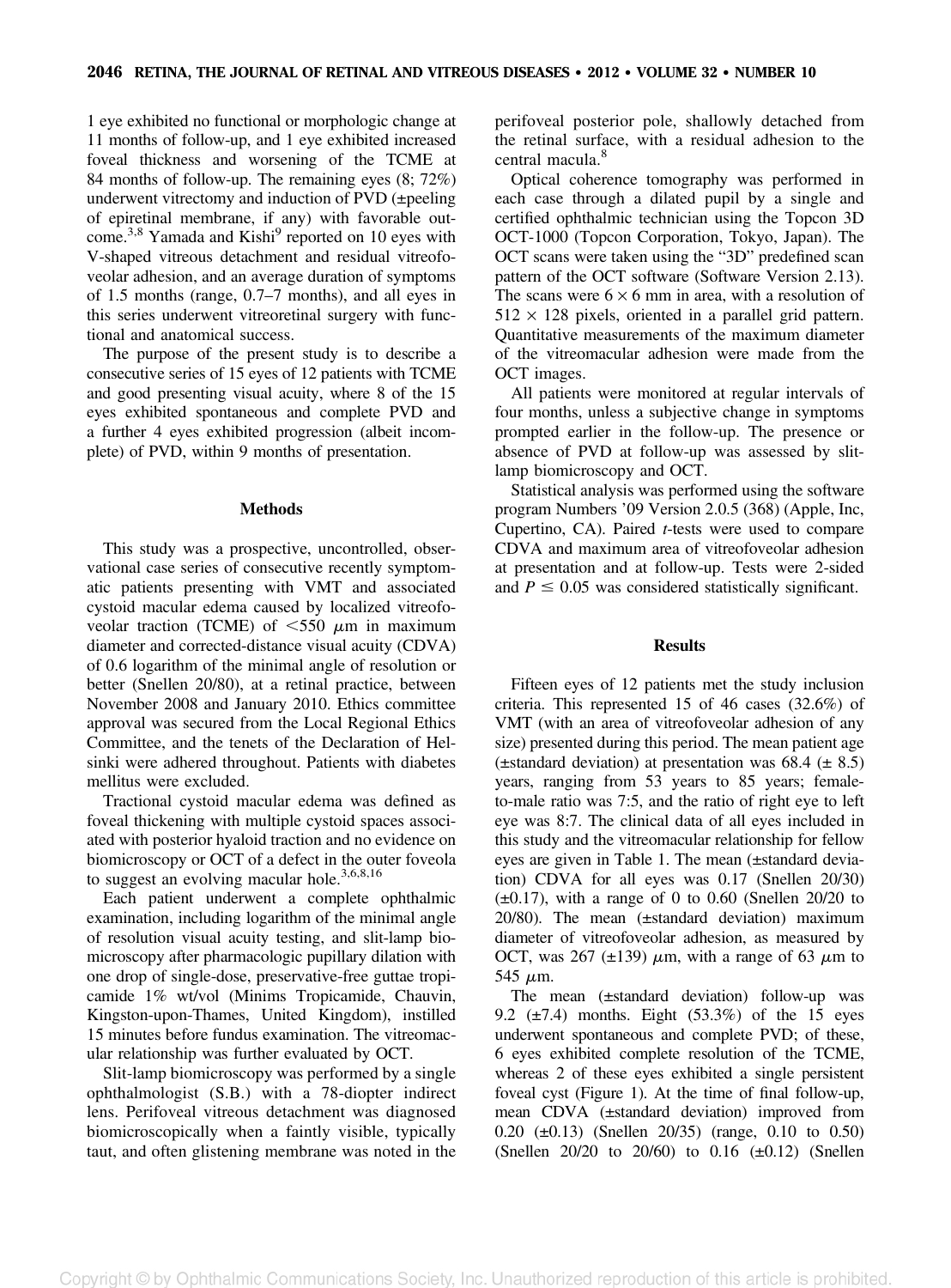| Patient                | Age at Onset<br>(Years)/Sex/  | CDVA at           | <b>OCT</b><br>Findings at                 | Maximum<br>Diameter of<br>Vitreofoveolar<br>Adhesion at |                        | <b>Coexisting Ocular</b><br>Pathology in                             | Vitreomacular<br>Relationship                                     |
|------------------------|-------------------------------|-------------------|-------------------------------------------|---------------------------------------------------------|------------------------|----------------------------------------------------------------------|-------------------------------------------------------------------|
| Number                 | Eye                           | Presentation      | Presentation                              |                                                         | Presentation $(\mu m)$ | Study Eye                                                            | in Fellow Eye                                                     |
| $\mathbf{1}$<br>2<br>3 | 53/M/OD<br>62/M/OD<br>75/F/OS | 0.2<br>0.5<br>0.6 | <b>TCME</b><br><b>TCME</b><br><b>TCME</b> |                                                         | 332<br>250<br>112      | ERM<br>LO, ERM<br>LO, geographic                                     | No PVD, normal macula<br>PVD, normal macula<br>PVD, normal macula |
| 4                      | 70/F/OD                       | 0.1               | <b>TCME</b>                               |                                                         | 353                    | atrophy<br>LO, macular<br>hyperpigmentation                          | <b>TCME</b>                                                       |
|                        | 70/F/OS                       | 0.1               | <b>TCME</b>                               |                                                         | 438                    | LO, macular<br>hyperpigmentation                                     | <b>TCME</b>                                                       |
| 5                      | 64/F/OD                       | 0.1               | <b>TCME</b>                               |                                                         | 169                    | LO, ERM, large soft<br>drusen                                        | <b>TCME</b>                                                       |
|                        | 64/F/OS                       | 0.0               | <b>TCME</b>                               |                                                         | 194                    | LO, ERM, large soft<br>drusen                                        | <b>TCME</b>                                                       |
| 6                      | 85/F/OS                       | 0.2               | <b>TCME</b>                               |                                                         | 282                    | ERM, macular<br>hyperpigmentation                                    | PVD, normal macula                                                |
| 7                      | 71/M/OD                       | 0.2               | <b>TCME</b>                               |                                                         | 344                    | LO, macular<br>hyperpigmentation                                     | PVD, normal macula                                                |
| 8                      | 66/F/OD                       | 0.10              | <b>TCME</b>                               |                                                         | 81                     | None                                                                 | <b>TCME</b>                                                       |
|                        | 66/F/OS                       | 0.10              | <b>TCME</b>                               |                                                         | 150                    | None                                                                 | <b>TCME</b>                                                       |
| 9                      | 73/F/OD                       | 0.0               | <b>TCME</b>                               |                                                         | 545                    | LO                                                                   | Macular hole, closed<br>post-vitrectomy                           |
| 10                     | 73/F/OS                       | 0.0               | <b>TCME</b>                               |                                                         | 294                    | LO                                                                   | No PVD, normal macula                                             |
| 11                     | 57/F/OS                       | 0.2               | <b>TCME</b>                               |                                                         | 400                    | LO                                                                   | No PVD, normal macula                                             |
| 12                     | 71/M/OS                       | 0.2               | <b>TCME</b>                               |                                                         | 63                     | None                                                                 | PVD, normal macula                                                |
|                        |                               |                   |                                           |                                                         |                        |                                                                      |                                                                   |
| Patient                | Duration of<br>Follow-up      | CDVA at Final     | Progression of                            |                                                         |                        | OCT Findings at                                                      | Maximum Diameter of<br>Vitreofoveolar Adhesion at                 |
| Number                 | (Months)*                     | Follow-up         | PVD at Follow-up                          |                                                         |                        | Follow-up                                                            | Final Follow-up $(\mu m)$                                         |
| 1                      | 1.7                           | 0                 | Yes, complete PVD                         |                                                         |                        | PVD, normal Macula                                                   | N/A                                                               |
| 2<br>3                 | 0.2<br>8.2                    | 0.3               | Yes, complete PVD                         |                                                         |                        | PVD, normal macula                                                   | N/A                                                               |
|                        |                               | 0.5               | Yes, partial PVD                          |                                                         |                        | Reduction in maximum<br>diameter of vitreofoveolar<br>adhesion, TCME | 56                                                                |
| 4                      | 12                            | 0.3               | Yes, complete PVD                         |                                                         |                        | PVD, normal macula                                                   | N/A                                                               |
|                        | 12                            | 0.1               | No                                        |                                                         |                        | No change in maximum                                                 | 438                                                               |
|                        |                               |                   |                                           |                                                         |                        | diameter of vitreofoveolar<br>adhesion, TCME                         |                                                                   |
| 5                      | 2.8                           | 0.2               | Yes, complete PVD                         |                                                         |                        | PVD, normal macula                                                   | N/A                                                               |
|                        | 2.8                           | 0.1               | Yes, partial PVD                          |                                                         |                        | Reduction in maximum<br>diameter of vitreofoveolar                   | 156                                                               |
| 6                      | 6.3                           | 0.2               | Yes, partial PVD                          |                                                         |                        | adhesion, TCME<br>Reduction in maximum<br>diameter of vitreofoveolar | 44                                                                |
|                        |                               |                   |                                           |                                                         |                        | adhesion, TCME                                                       |                                                                   |
| 7                      | 10                            | 0.2               | Yes, complete PVD                         |                                                         | macular cyst           | PVD, remaining single                                                | N/A                                                               |
| 8                      | 11.7                          | 0.2               | No                                        |                                                         |                        | No change in maximum<br>diameter of vitreofoveolar                   | 81                                                                |
|                        |                               |                   |                                           |                                                         |                        | adhesion, TCME                                                       |                                                                   |
|                        | 11.7                          | 0                 | Yes, partial PVD                          |                                                         |                        | Reduction in maximum<br>diameter of vitreofoveolar                   | 75                                                                |
|                        |                               |                   |                                           |                                                         |                        | adhesion, TCME                                                       |                                                                   |
| 9                      | 13.1                          | 0                 | No                                        |                                                         |                        | No change in maximum<br>diameter of vitreofoveolar<br>adhesion, TCME | 545                                                               |

Table 1. Tractional Cystoid Macular Edema: Clinical Data

(continued on next page)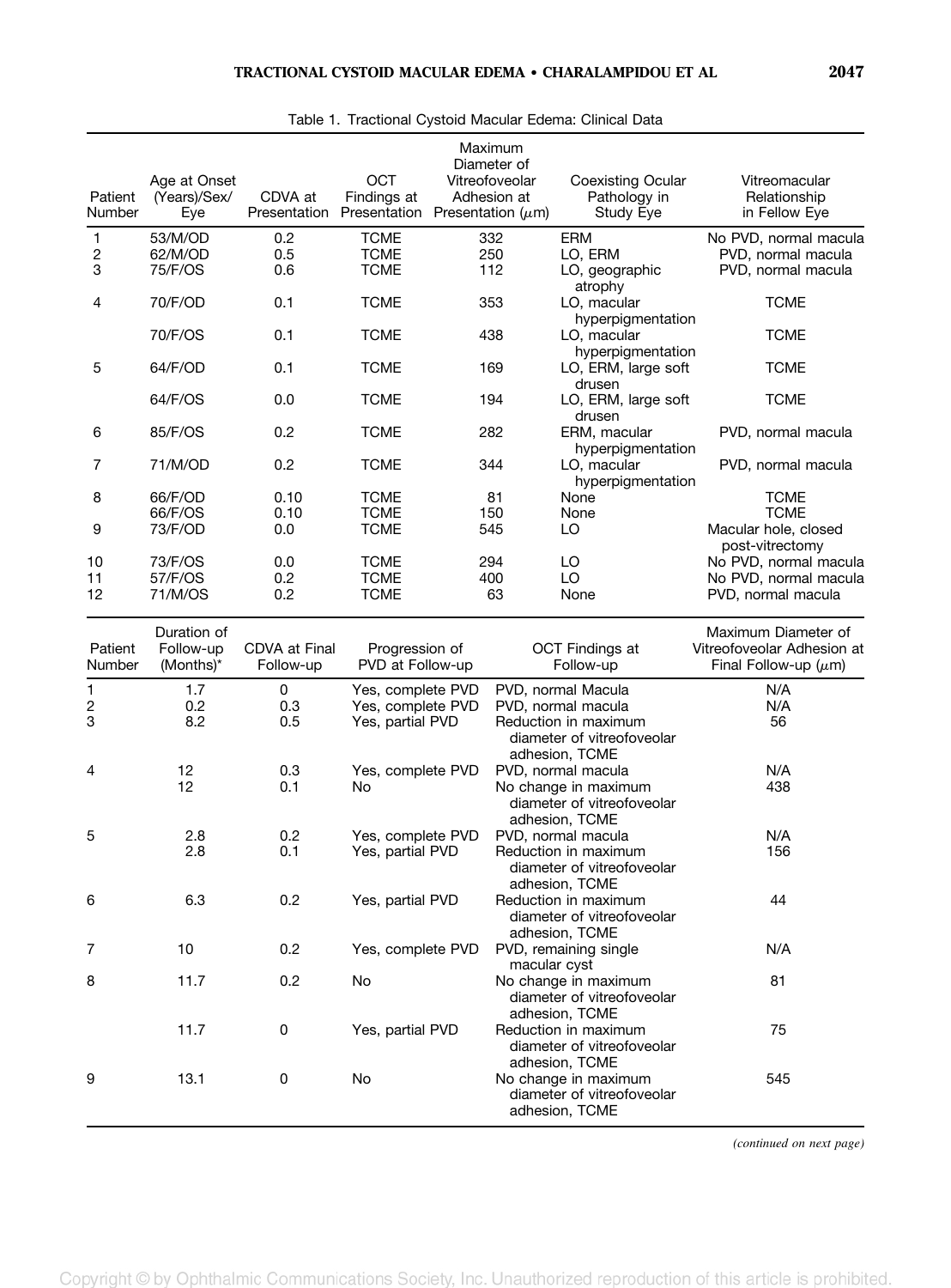| Patient<br>Number | Duration of<br>Follow-up<br>(Months)* | CDVA at Final<br>Follow-up | Progression of<br>PVD at Follow-up | OCT Findings at<br>Follow-up                                         | Maximum Diameter of<br>Vitreofoveolar Adhesion at<br>Final Follow-up $(\mu m)$ |
|-------------------|---------------------------------------|----------------------------|------------------------------------|----------------------------------------------------------------------|--------------------------------------------------------------------------------|
| 10                | 6.3                                   |                            | No                                 | No change in maximum<br>diameter of vitreofoveolar<br>adhesion, TCME | 294                                                                            |
| 11                | 12                                    | 0.1                        | Yes, complete PVD                  | PVD, normal macula                                                   | N/A                                                                            |
| 12                | 3                                     | 0                          | Yes, complete PVD                  | PVD, remaining single<br>macular cyst                                | N/A                                                                            |

Table 1. (Continued)

\*Symptom duration at the time of follow-up/spontaneous resolution of symptoms.

OD, right eye; ERM, epiretinal membrane; N/A, not applicable; LO, lens opacity; OS, left eye.

20/30) (range, 0.00 to 0.30) (Snellen 20/20 to 20/40), in the 8 eyes that experienced complete PVD during this study period, but this change was not statistically significant ( $P = 0.5$ ).

Four (26.7%) of the 15 eyes in this study underwent progression of PVD, but in these cases, the PVD remained incomplete and the anatomical and clinical characteristics of the TCME persisted (Figure 2).



Fig. 1. Patient 7. A. Optical coherence tomography of the right eye showing perifoveal vitreous detachment with focal foveolar attachment causing tractional cystoid foveal thickening. B. Optical coherence tomography of the same eye at follow-up showing complete PVD with a residual foveal cyst.

In these 4 eyes with the progressive (but incomplete) PVD during the study period, the mean maximum diameter (±standard deviation) of vitreofoveolar adhesion decreased from 185 ( $\pm$ 73)  $\mu$ m at baseline to 131 ( $\pm$ 83)  $\mu$ m at the final follow-up, representing a decrease (±standard deviation) of 34% (±19%) in the mean maximum diameter of vitreofoveolar adhesion, and this reduction was statistically significant ( $P = 0.007$ ). The CDVA ( $\pm$ standard deviation) in those eyes was unchanged over the study period (baseline,  $0.20$  [ $\pm 0.30$ ] [Snellen 20/30]; final followup, 0.20 [ $\pm$ 0.20];  $P = 0.6$ ).

Finally, 3 (20%) of the 15 eyes in this study experienced no progression or regression of either the PVD or the TCME, respectively. In these 3 eyes that underwent no progression of PVD, the mean maximum diameter of vitreofoveolar adhesion remained unchanged over the study period (baseline and final follow-up, 426 [ $\pm$ 125]  $\mu$ m), and the CDVA (±standard deviation) for these 3 eyes also remained unchanged over the study period (baseline and final follow-up,  $0.03$  [ $\pm 0.06$ ] [Snellen 20/25]). No eyes in the entire series developed a macular hole during the period of follow-up. OCT images of representative cases are given in Figures 1 to 4.

### **Discussion**

Tractional cystoid macular edema is a described mild subtype of VMT syndrome.<sup>3,8</sup> As in all subtypes of VMT syndrome, the prognosis and treatment options depend on the size and configuration of the residual vitreomacular adhesion and the consequential macular anatomical changes.<sup>9</sup>

The extent of the residual vitreomacular adhesion also determines the classification of VMT subtype.<sup>3</sup> Tractional cystoid macular edema is characterized by a maximum diameter of vitreofoveolar adhesion of no more than approximately 500  $\mu$ m, whereas the diameter of the vitreomacular adhesion in a typical case of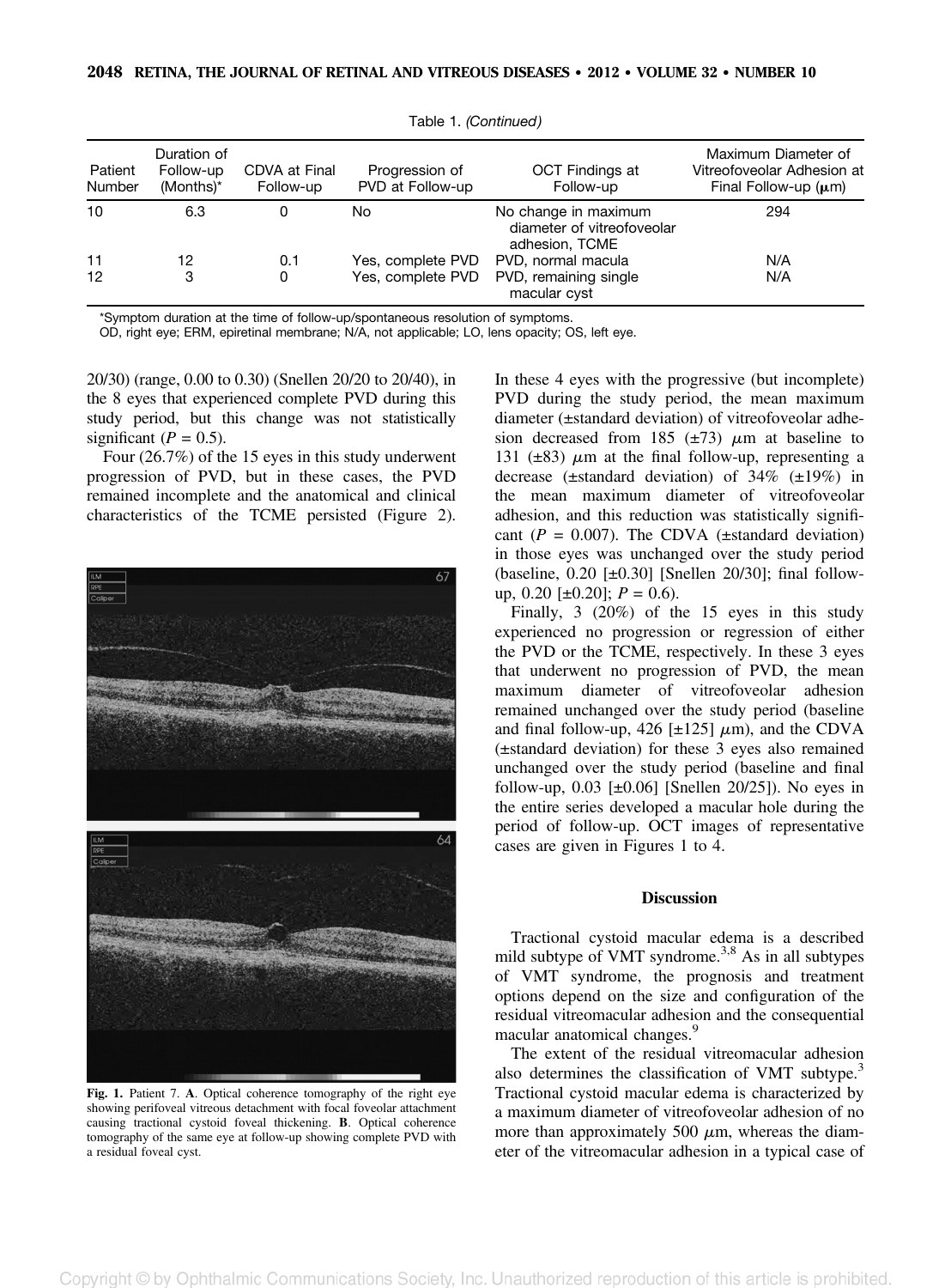

Fig. 2. Patient 6. A. Optical coherence tomography of the left eye showing perifoveal vitreous detachment with focal foveolar attachment causing tractional cystoid foveal thickening. B. Optical coherence tomography of the same eye at follow-up showing progression of the perifoveal vitreous detachment, with an associated reduction in the maximum diameter of foveolar attachment and an attenuation of the cystic changes at the fovea.

VMT syndrome is typically  $>1,500 \mu$ m (or 1–2 disk diameters).<sup>3</sup> We believe that the extent of the vitreofoveolar adhesion in VMT syndrome is of prognostic value.<sup>3</sup>

The key event in the resolution of VMT syndrome and its symptoms rests on the progression to complete PVD. This can be achieved either surgically or spontaneously, with the likelihood of spontaneous resolution probably being greatest in those cases where the maximum diameter of the vitreofoveolar adhesion is approximately 500  $\mu$ m (i.e., cases of TCME). Although favorable results after surgical intervention in TCME have been reported, $3,8$  there have been no cohort studies, since the advent of OCT, reporting on the natural history of this rare condition. In the current series of 12 patients (15 eyes), 8 eyes exhibited spontaneous and complete PVD, with the resolution or improvement of symptoms, within 7 months of presentation. Furthermore, of these 8 eyes, 6 exhibited complete resolution of the TCME and restoration of normal foveolar architecture. The authors believe that



Fig. 3. Patient 1. A. Optical coherence tomography of the right eye showing perifoveal vitreous detachment with focal foveolar attachment causing tractional cystoid foveal thickening with an associated large cystic space. B. Optical coherence tomography of the same eye at follow-up showing complete PVD and restoration of the foveal depression.

the reason why no statistically significant improvement in the CDVA was demonstrable in those eyes was the small number of eyes in the study and that a larger study with more eyes in each subgroup is warranted.

The largest series of VMT with TCME, to date, is a retrospective series of 53 eyes reported by Hikichi et al.<sup>17</sup> The authors reported spontaneous PVD in only 6 (11%) of 53 eyes, a much smaller proportion to what our data would suggest. However, that series reported on patients presenting between 1983 and 1993, before the advent of OCT, and the vitreomacular relationship was studied biomicroscopically, while the macular condition was diagnosed by the findings of fluorescein angiography. This important difference in the methodology renders comparison of the results of that study to our findings difficult because our study included only eyes with maximum vitreofoveolar adhesion of  $<$  550  $\mu$ m, an exclusion criterion that would have been impossible to implement before the advent of OCT. The authors believe that the comparatively low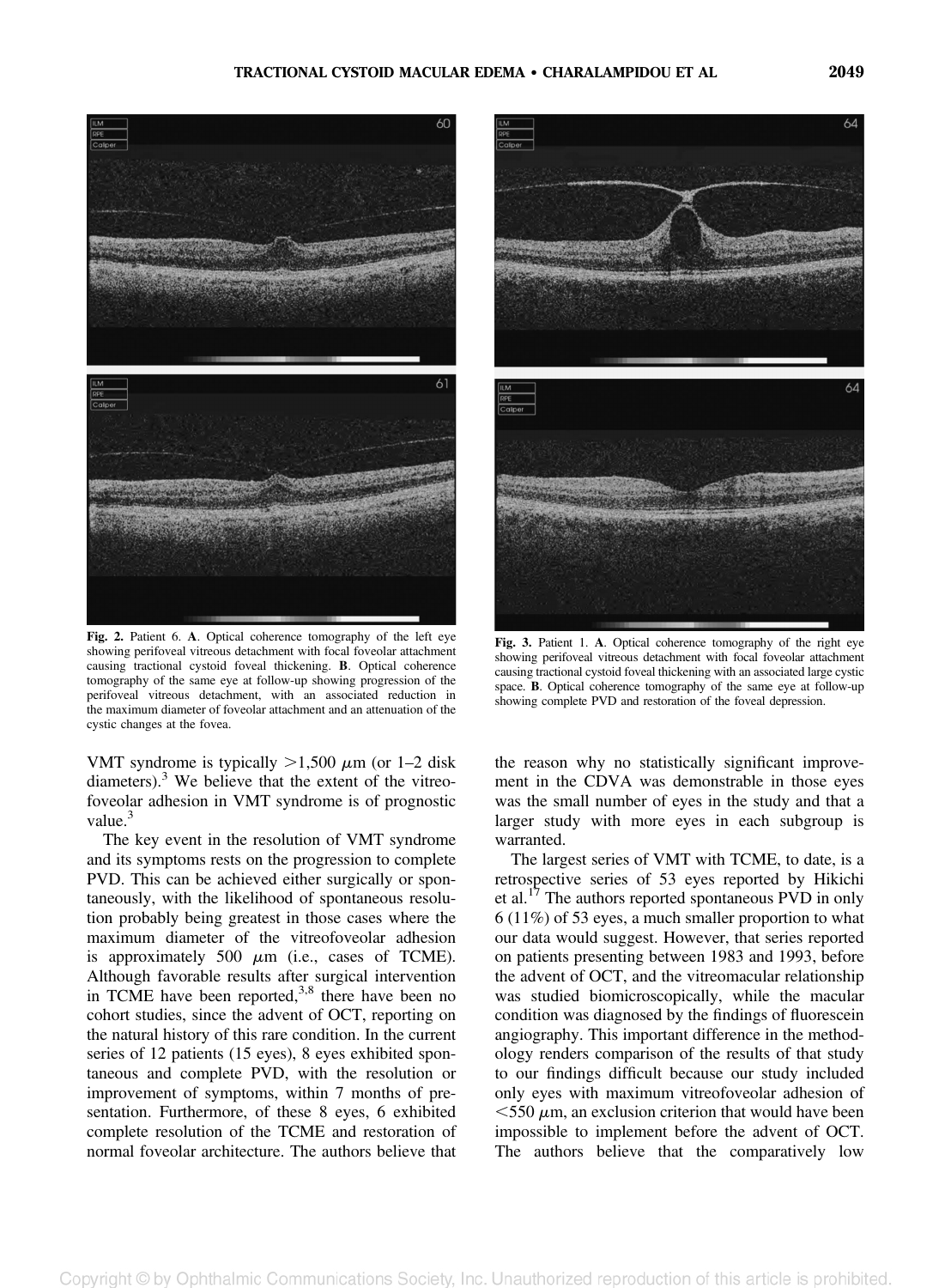

Fig. 4. Patient 4. A. Optical coherence tomography of the right eye showing perifoveal vitreous detachment with focal foveolar attachment causing tractional cystoid foveal thickening. B. Optical coherence tomography of the same eye at follow-up showing complete PVD and restoration of the foveal depression.

proportion of spontaneous PVD reported in the series by Hikichi et  $al<sup>17</sup>$  might be attributable to the fact that eyes with maximum vitreofoveolar adhesion of any size were probably included in that study.

Mechanical induction of PVD is the primary surgical objective of vitrectomy in cases of mild TCME. In this series, 12 (80%) of 15 eyes experienced spontaneous progression of PVD (which was complete in 8 eyes [53%] and incomplete in 4 eyes [27%]), while 3 eyes (20%) underwent no change in the extent or configuration of the vitreofoveolar adhesion, during the study period. It should also be noted that the mean CDVA at presentation was 0.2 or better (Snellen 20/30) in 13 of the 15 cases of TCME in this study, and therefore, the risk–benefit analysis of surgical vitrectomy in these cases would not have favored an offer of surgical vitrectomy with its inherent risks. Of the 2 cases of TCME with presenting CDVA  $>0.2$ , 1 case had a presenting CDVA of 0.5 (Snellen 20/60), which improved to 0.3 (Snellen 20/40) after spontaneous and complete PVD. One case of TCME had a presenting CDVA of 0.6 (Snellen 20/80), but this eye had coexisting atrophic

age-related macular degeneration. Corrected-distance visual acuity improved to 0.5 (Snellen 20/60) after progression (albeit incomplete) of PVD with consequential reduction in maximum diameter of the vitreofoveolar adhesion.

In the largest series, since the advent of OCT, published to date, $3$  Johnson reported on 11 eyes of 10 patients with TCME. Eight eyes were treated by surgical vitrectomy, while 3 eyes were treated by observation alone. The preoperative CDVA of the 8 eyes that were treated by surgical vitrectomy ranged from 0.48 to 1 logarithm of the minimal angle of resolution (Snellen 20/60 to 20/200), whereas the CDVA of the 3 eyes that were treated by observation alone ranged from 0.1 to 0.2 (Snellen 20/25 to 20/30), reflecting the reluctance, expressed by the authors, to offer surgical vitrectomy in cases with good presenting acuity. The postoperative CDVA of the 8 operated eyes ranged from 0.1 to 0.3 (Snellen 20/30 to 20/40). In another series, Yamada and Kishi<sup>9</sup> reported on 10 eyes of 9 patients with VMT and a maximum area of vitreofoveolar adhesion of  $\leq$ 500  $\mu$ m. They were all treated by surgical vitrectomy with visual improvement (preoperative CDVA range, 0.1 to 1 [Snellen 20/25 to 20/ 200]; postoperative CDVA range, 0.1 to 0.7 [Snellen 20/25 to 20/100]). The results of both series indicate that in TCME, visual acuity at presentation is and should be a determinant of whether to offer surgical vitrectomy, but it also reflects intersurgeon variability in thresholds for surgical intervention, and that surgical vitrectomy in properly selected cases leads to anatomical success and functional improvement.

Ours is the largest series to date reporting on the natural history of TCME, using OCT in combination with slit-lamp biomicroscopy to assess the relationship of the vitreofoveolar adhesion, at presentation and follow-up. We report spontaneous PVD and resolution of TCME in 40% of eyes in this series, which is quite similar to that for impending (Stage 1) macular hole.<sup>18</sup> This is not unexpected because both conditions are caused by the tractional forces associated with perifoveal vitreous detachment and resolve when complete PVD occurs.

Finally, no contemporary discussion of VMT is complete without comment on the promising and emerging data that suggests that PVD can be pharmacologically induced with intravitreous administration of vitreolytic agents and that such agents could be used as a preoperative facilitator of mechanical vitrectomy for VMT and its subtypes (epiretinal membrane, macular hole, and TCME) or possibly even preclude the need for surgical vitrectomy.19–<sup>24</sup>

In summary, although there have been reports of favorable results after mechanical induction of PVD in